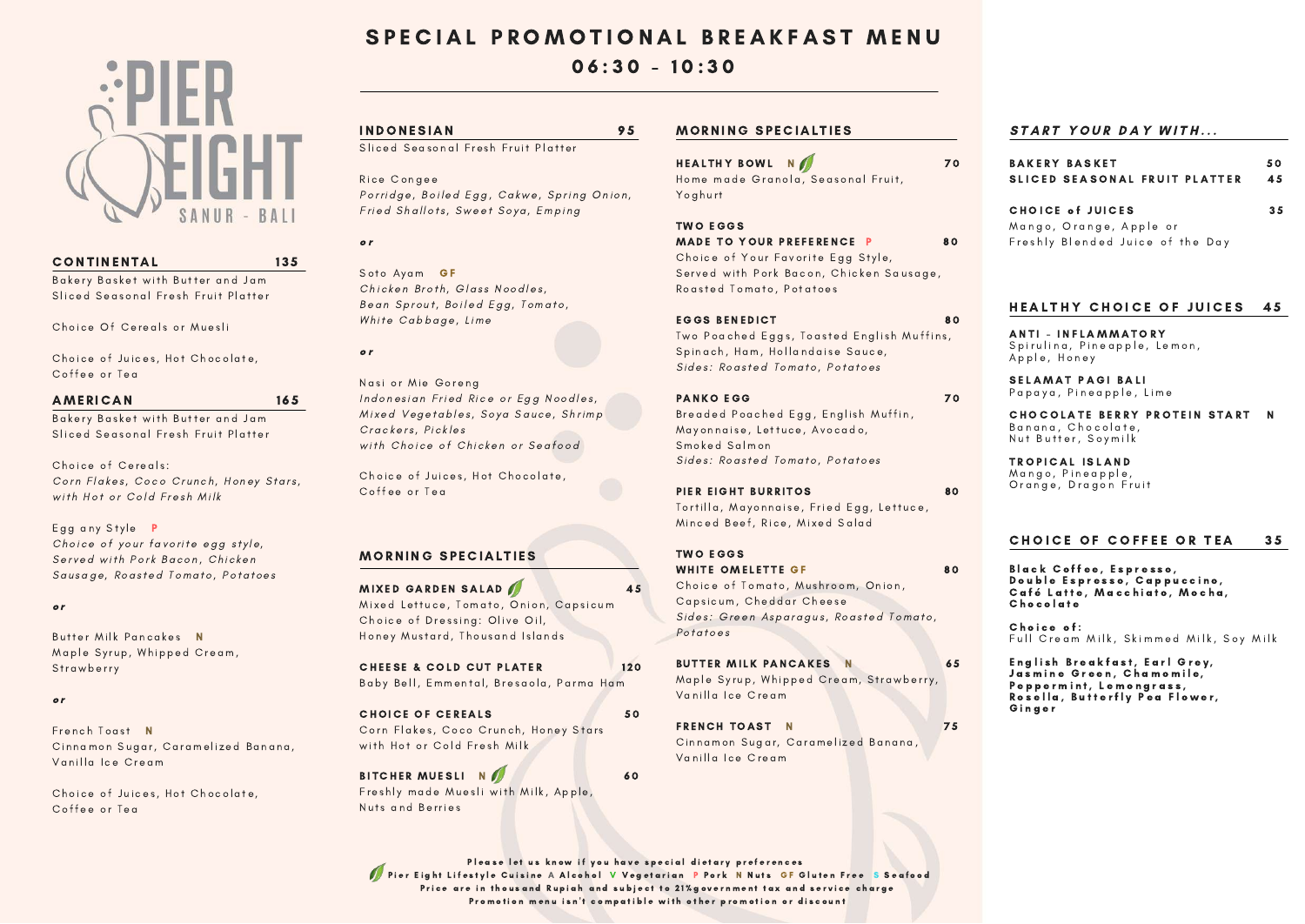THE BURGER N Beef Patty, Lettuce, Tomato, Gherkin, Cheese, Onion Ring, Mayonnaise, Sesame Seed Bun, Fries BALINESE PORK BURGER PN Slow Cooked Pork Loin, Lettuce, Tomato, Onion Ring, Curry Mayonnaise, Sesame Seed Bun, Fries **CHICKEN FAJITA** Mixed Lettuce, Chicken Breast, Avocado, Tomato, Capsicum, Onion, Jalapeno, Honey Mustard Dressing 9 8 0

THE CLUB SANDWICH P Chicken, Tomato, Lettuce, Bacon, Fries

**FISH TORTILLA** S Fish Finger, Avocado, Tomato, Lettuce, Mayonnaise, Fries

HOT DOG Frankfurter Sausage, Mustard, Lettuce, Gherkin, Fries

PEPPERONI PIZZA Pepperoni, Tomato, Mozzarella, Fresh Basil

BEEF RENDANG PIZZA Tomato, Mozzarella, Beef Rendang, Red Chili, Fried Shallot

- SEAFOOD PIZZA S Tomato, Mozzarella, Mixed Seafood, Fresh Basil 8 0
	- AYAM SAMBAL MATAH PIZZA Tomato, Mozzarella, Roasted Chicken, Shallot, Lime Leaf, Chilli, Lemongrass

| rkin,<br>Sesame                        | 100 | SOTO AYAM GF N<br>Chicken Broth, Glass Noodles,<br>Bean Sprouts, Boiled Egg, Tomatoes                                                             | 75  |
|----------------------------------------|-----|---------------------------------------------------------------------------------------------------------------------------------------------------|-----|
| omato,<br>same                         | 95  | <b>BALINESE SATAY</b><br>N<br>Beef & Chicken, Peanut Sauce,<br>Steam Rice, Pickles                                                                | 95  |
| ocado,<br>no,                          | 80  | <b>NASI / MIE GORENG</b><br>- s<br>Indonesian Fried Rice/Noodles, Mixed<br>Vegetables, Chicken, Soy Sauce, Shrimp<br>Crackers, Pickles            | 95  |
|                                        | 95  | <b>CHICKEN CURRY</b><br>N<br>Braised Chicken, Eggplant, Steamed Rice                                                                              | 135 |
| Fries<br>tuce,                         | 95  | <b>SLOW COOKED CHICKEN ROULADE</b><br>Baby Carrot, Potato, Mushroom,<br>Chicken Jus                                                               | 100 |
| tuce,                                  | 85  | <b>CRUSTED BARAMUNDI</b><br>Potato Confit, Leek Fondue,<br>Baby Bok Choy                                                                          | 160 |
|                                        | 125 | <b>FISH &amp; CHIPS</b><br>John Dorry, Tartar Sauce, France Fries                                                                                 | 95  |
| g ,                                    | 125 | <b>BEEF RENDANG</b><br>Braised Beef Top Side, Indonesian Spices,<br>Steamed Rice                                                                  | 140 |
| эd,                                    | 125 | <b>TAGLIATELLE WAGYU BEEF RAGOUT</b><br>Slow Cooked Beef, Garden Tomatoes,<br>Parmesan Cheese, Beef Jus                                           | 165 |
| :ken,                                  | 115 | <b>LINGUINE MARINARA</b><br>Mixed Seafood, Tomato Sauce,<br>Fresh Tomatoes, Fresh Basil                                                           | 125 |
| rass<br><b>SWEETS</b>                  |     | <b>OXTAIL SOUP</b><br>Braised Beef Oxtail Soup, Tomato, Carrot,<br>Potato, Spring Onion, Fried Shallots,<br>Nut Crackers, Serve with Steamed Rice | 135 |
| <b>STRAWBERRY FARFAIT</b><br>Mint Leaf |     | Cookies Crumble, Whipping Cream,<br>Strawberry Compote, Vanilla Ice Cream,                                                                        | 65  |
| <b>CREPES</b>                          |     | Orange, Mint Leaf, Orange Sauce                                                                                                                   | 55  |
| <b>PISANG GORENG</b>                   |     | Fried Banana, Icing Sugar                                                                                                                         | 55  |
|                                        |     | <b>SEASONAL FRUIT PLATTER</b><br>A Selection of Fruit in Season                                                                                   | 45  |
| <b>ICE CREAM</b>                       |     | Vanilla, Chocolate, Strawberry                                                                                                                    | 25  |

Please let us know if you have special dietary preferences A Alcohol V Vegetarian P Pork N Nuts GF Gluten Free S Seafood Price are in thousand Rupiah and subject to 21% government tax and service charge

Promotion menu isn't compatible with other promotion or discount

# **BEVERAGES**

### HOUSE WINES (BOTTLE II GLASS)

| <b>SPARKLING WINES</b><br>Two Islands Sparkling Chardonnay,                                                                                                                               |                                                                          | $550$   115                              |
|-------------------------------------------------------------------------------------------------------------------------------------------------------------------------------------------|--------------------------------------------------------------------------|------------------------------------------|
| Bali, Indonesia<br>Domaine Chandon Sparkling Brut,<br>Yarra Valley, Australia                                                                                                             |                                                                          | 850   185                                |
| <b>ROSE WINE</b><br>Two Islands Rosé, Bali, Indonesia                                                                                                                                     |                                                                          | $550$   115                              |
| <b>WHITE WINES</b><br>Two Islands Sauvignon Blanc,<br>Bali, Indonesia<br>JJ McWilliam's Pinot Grigio,<br>South Eastern Australia<br>Two Islands Reserve Chardonnay,<br>Bali, Indonesia    |                                                                          | $550$   115<br>$590$   125<br>650   140  |
| <b>RED WINES</b><br>Two Islands Cabernet Merlot,<br>Bali, Indonesia<br>Lindeman's Bin 50 Shiraz,<br>South Eastern Australia<br>Two Islands Reserve Cabernet Sauvignon,<br>Bali, Indonesia |                                                                          | $550$   115<br>$610$   130<br>650   140  |
| <b>WINE COCKTAILS</b>                                                                                                                                                                     |                                                                          | 160                                      |
| <b>KIR ROYALE</b><br>Créme de Cassis with Sparkling Wine                                                                                                                                  |                                                                          |                                          |
| <b>MANGO BASIL WHITE SANGRIA</b><br>White Wine, Orange Liqueur, Fresh Mango, Mint<br>Leaves, Basil Leaves, Water and White Sugar                                                          |                                                                          |                                          |
| PIER EIGHT RED SANGRIA<br>Red Wine, Brandy, Ginger Ale<br>and Mixed of Tropical Fruits                                                                                                    |                                                                          |                                          |
| <b>SANGRIA by PITCHER</b>                                                                                                                                                                 |                                                                          | 400                                      |
| <b>MINERAL WATERS</b><br>Aqua Reflections Natural<br>Aqua Reflections Sparkling<br>Dolomia Natural<br>Dolomia Sparkling                                                                   | 380 ml / 750 ml<br>380 ml / 750 ml<br>330 ml / 750 ml<br>330 ml / 750 ml | $40$   75<br>40 75<br>50   85<br>50   85 |
| <b>SOFT DRINKS</b><br>Coca Cola, Coca Cola Zero, Coca Cola Light,<br>Sprite, Soda Water, Tonic Water, Ginger Ale                                                                          |                                                                          | 25                                       |
| <b>BEERS</b><br>Bintang<br>San Mig Light<br>Heineken<br>Corona                                                                                                                            | 330 ml<br>330 ml<br>330 ml<br>330 ml                                     | 50<br>60<br>60<br>75                     |

Bucket of 3 (Bintang)

 $125$ 

| LIGHT BITES                                             |    |
|---------------------------------------------------------|----|
| CAJUN FRIES V                                           | 45 |
| POTATO WEDGES V                                         | 45 |
| CRISPY NACHOS, MELTED CHEESE, JALAPENO SALSA, GUACAMOLE | 80 |
| VEGETABLE SPRING ROLL, SWEET SOUR SAUCE V               | 50 |
| <b>BBQ PORK RIBS</b><br>P                               | 95 |
| CHICKEN LOLIPOPS WITH SWEET CHILI SAUCE                 | 65 |
|                                                         |    |

8 0

8 0

7 5

4 5

# **MAIN COURSE**

# SPECIAL PROMOTIONAL MENU



# **A P P E T I Z E R**

CHICKEN CAESAR SALAD Romaine Salad, Bacon, Crouton, Poached Egg, Grilled Chicken, Parmesan, Caesar Dressing

QUINOA SALAD N Walnut, Tomato, Capsicum, Lime Jelly, Honey Mustard

RICE PAPER ROLL S Shrimp, Glass Noodle, Carrot, Cucumber, Yam, Spring Onion, Mint, Corriander, Chilli Sauce

BALINESE SEAFOOD SOUP S Seafood Broth, Seafood Tortellini, **Tuile** 

GADO - GADO N Spinach, Long Beans, Egg, Potato, Bean Curd, Tofu and Peanut Sauce

# SANDWICH & PIZZA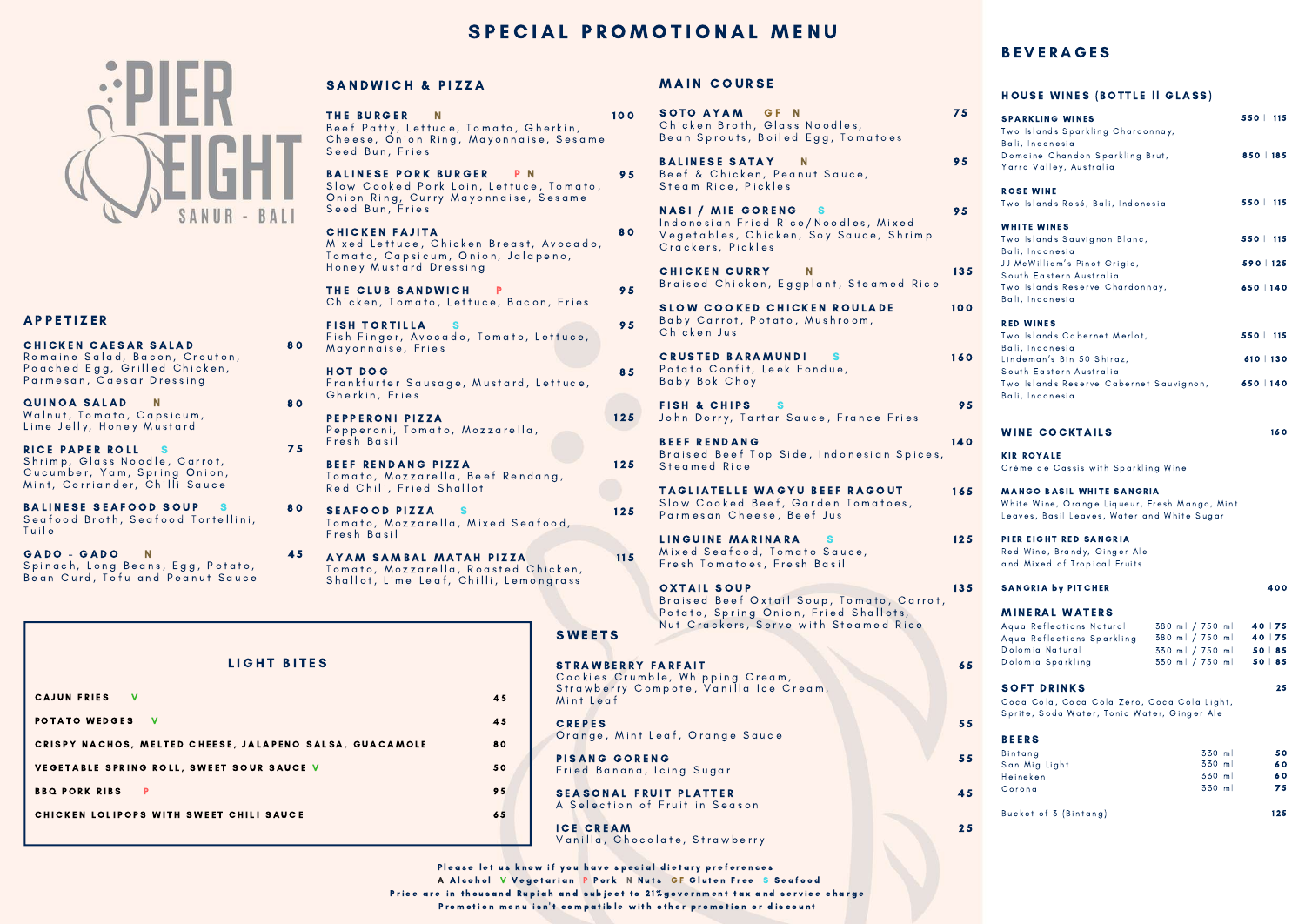#### **HAPPY HOURS HOUSE WINE** 115 for 2 glasses

Cape Discovery, NV Sparkling Brut Cuve, Bali, Indonesia Cape Discovery, Sauvignon Blanc, Bali, Indonesia Cape Discovery, Chardonnay, Bali, Indonesia Cape Discovery, Cabernet Merlot, Bali, Indonesia Cape Discovery, Shiraz, Bali, Indonesia

#### **HAPPY HOURS WINE SANGRIA** 150 for 2 glasses / 250 pitcher

**White Sangria** White Wine, Orange Liqueur, Fresh Mango, Mint Leaves, Soda and White Sugar

**Red Wine Sangria** Red Wine, Brandy, Ginger Ale, Raspberry Syrup

# PIER EIGHT SPECIALS 185

#### Aperol "3-2-1" Spritzer Aperol, Sparkling Wine and Soda

Fresca Vodka, Campari, Fresh Watermeton, Mint Leaves and Sugar Syrup

Coffee De Blanc Vodka, Espresso, Cream, Nutmeg, Vanilla Syrup

#### **Cucumber and Basil Slush** Fresh Basil Muddled with Cucumber, Vodka.

Triple Sec and Granulated Sugar **Fairmont Breeze** 

Light Rum, Galliano, Lemon, Mint

#### **LIOUOR**

All Liquor are served in 30 ml per portion within option Straight Up, On The Rocks or with Mixer

#### **APPERITIVES**

Martini Extra Dry, Martini Rosso, Martini Bianco, Pimm's No. 1, Campari, Pernod, Aperol

| <b>VODKA</b>                           |
|----------------------------------------|
| Smirnoff Red                           |
| Finlandia                              |
| Absolut Blue, Citron, Kurant, MAndarin |
| Ketel One                              |
| Belvedere                              |
| <b>Grey Goose</b>                      |
| Beluga                                 |
| GIN                                    |
| Gordon's Dry Gin                       |
| Bulldog                                |
| <b>Bombay Sapphire</b>                 |
| Tanqueray                              |
| Tangueray Ten                          |
| <b>Hendricks</b>                       |
| <b>RUM</b>                             |
| Captain Morgan                         |
| Myer's Dark Rum                        |
| Bacardi Superior                       |
| Bacardi Gold                           |

#### **TEQUILA**

Sauza Gold Jose Cuervo Reposado **Patron Silver** 

Patron Aneio

#### **Mango Coco** White Tequila, Fresh Mango, Coconut, Sugar Syrup, Fresh Lime Juice, Coconut Flakes Infused Triple Sec and Dress Up with Pandan Leaves

**Ouav Wall** Spiced Rum, Galliano, Pineapple, Lime Cordial

#### Tiki - Taka Crushing dan Shake Cocktail with Pimms No 1, Rum, Fresh Orange, Fresh Lime, Fresh Lemon, Mint, Orange Juice, Sugar Syrup and Cucumber

Vanilla Passion and Grape Smash Infused Vanilla Rum, Triple Sec. Fresh Passion Fruit, Red Grape, Mint and Simple Syrup, Top Up with Apple Juice

| 0Ť  | <b>BOURBON AND SOUR MASH</b>           |
|-----|----------------------------------------|
|     | Jack Daniels                           |
| 110 | <b>Jack Daniels Gentlement Jack</b>    |
|     | Jim Beam                               |
|     | <b>Woodford Reserve</b>                |
|     | CANADIAN                               |
| 115 | Canadian Club                          |
| 115 | <b>IRISH</b>                           |
| 130 | John Jameson                           |
| 155 | <b>SCOTCH (Blended)</b>                |
| 175 | <b>Famous Crouse</b>                   |
| 185 | Chivas Regal 12 Years                  |
| 195 | J.W. Black Label                       |
|     | J.W. Blue Label                        |
| 115 | <b>SINGLE MALT</b>                     |
| 135 | Glenmorangie Original                  |
| 135 | Macallan 12 Years                      |
| 135 | Glenfiddich 12 Years                   |
| 185 | <b>COGNAC</b>                          |
| 185 | <b>Hennessy VSOP</b>                   |
|     | Martell VSOP                           |
| 115 | <b>Remy Martin VSOP</b>                |
| 130 | Remy Martin XO                         |
| 130 | <b>Hennessy XO</b>                     |
| 135 | <b>LIOUEUR</b>                         |
|     | Amaretto Disarono, Bailey's Irish Crea |
| 115 | Drambuie, Frangelico, Galliano, Grand  |
| 135 | Kahlua, Midori Melon, Sambuca, Tia I   |
| 175 | Southern Comfort, Zen Tea Liqueur      |
| 195 | Benedictine D.O.M., Cointreau          |
|     | Malihu.                                |

#### **MARTINI COLLECTION**

**Classic Martini** Dry Gin or Vodka, Martini Extra Dry served with Green Olive or Twist

**Dirty Martini** Gin or Vodka, Martini Extra Dry, Olive Brine

**Espresso Martini** Vodka, Espresso Coffee, Vanilla

**Garden Martini** Gin, Cucumber, Apple, Lemon, Mint

**Passion Fruit Martini** Vodka, Passion Fruit, Lemon Juice, Vanilla

#### **FRESH CRUSHED**

125

150

115

175

115

125

125

185

135

350

225

115

125

135

m.

Marnier,

Aaria,

**Rasil Smash** Gin, Fresh Basil Leaves, Lemon, Sugar

**Ginger Berry Mojito** White Rum, Ginger, Berries, Mint, Lemon Juice, topped with Soda

Caipirinha Rum, Fresh Lime, Lime Juice, White Sugar,

Caipiroska Vodka, Fresh Lime, Lime Juice, Brown Sugar

**Classic Moilto** An Original Classic Mojito with Light Rum, Crsuhed Lime, Mint and Sugar, Topped with a splash of Soda

**Passion Fruit Moilto** Caramelized Rum, Mint, Passion Fruit, Lemon, Topped with a Splash of Soda

| <b>TWISTED ON CLASSIC</b>                                                               | 150 |
|-----------------------------------------------------------------------------------------|-----|
| <b>Base of Pier</b>                                                                     |     |
| Spices Infuseed Arak, Basil, Makrut Lime, Ginger Beer                                   |     |
| Daiguiri                                                                                |     |
| Blended White Rum, Triple Sec, Lemon Juice and Sugar                                    |     |
| <b>Syrup</b>                                                                            |     |
| Choice of Original, Mango, Straberry or Pineapple                                       |     |
| <b>Extraordinary Mary</b>                                                               |     |
| Special Caramel Vodka, Tomato, Lemon, Celery, L&P Sauce                                 |     |
| Long Island Iced Tea                                                                    |     |
| Mixed of Equal Parts of Vodka, Gin, Tequila, Rum and Triple                             |     |
| Sec with Lemon Juice and a Splash of Cola                                               |     |
| Mai Tai                                                                                 |     |
| Dark Rum, White Rum, Orange Juice, Lemon Juice, Pineap-<br>ple Juice, Pomegranate Syrup |     |
|                                                                                         |     |
| Margarita<br>Blended Gold Tequila, Triple Sec and Freshly Squeezed Lime                 |     |
| Juice                                                                                   |     |
| Passion Mango Colada                                                                    |     |
| Rum, Coconut, Passion Fruit, Mango, Cream                                               |     |
| Paloma of Sanur                                                                         |     |
| Tequila, Grapefruit, Makrut Lime, Pomelo Soda                                           |     |
| Pier La Cosmo                                                                           |     |
| Gin, Cranberry, Pomegranate Syrup, Ginger Beer                                          |     |
| Side Car                                                                                |     |
| Brandy, Fresh Lime, Cointreau, Twist                                                    |     |

#### **Thyme Negroni** Thyme Infused Gin, Campari, Sweet Vermouth

## **CHILLED JUICES**

140

120

Apple, Cranberry, Grapefruit, Lemon, Pineapple, Tomato

35

45

55

60

**FRUIT MOCKTAILS** 

**Botanical Garden** 

Dragonfly

**Mango Tango** 

**Pier Eight Sunrise** 

Berry-Ade

Lemon and Sprite

**Classic Lemonade** 

Homey - Ade

The Squash

Top up with Soda Water

Top up with Soda Water

Lemon with Soda Water

**FRESH YOUNG COCONUT** 

and Pomegranate Syrup

**HOMEMADE LEMONADE** 

Passion Fruit, Pineapple

Spirulina, Elder Flower, Mint, Apple.

Fresh Dragon Fruit, Watermelon,

Strawberry, Lemon Juice, Lychee Syrup

Fresh Mango, Strawberry, Pineapple,

Orange, Pineapple, Mango, Lime Juice

Fresh Strawberry, Cranberry Juice,

Lemon Juice, Angostura Bitters.

Fresh Lime, Honey, Lemon Juice,

Your Choice of Orange, Pineapple,

Mango Juice, Pineapple Juice

#### **FRESH JUICE**

Banana, Carrot, Dragon Fruit, Lemon, Orange, Papaya, Pineapple, Strawberry, Watermelon, Mango (seasonal) or Mix as your favortes

#### **HEALTHY CHOICES**

Pier Green Green Apple, Cucumber, Celery, Ginger and Lemon

 $C.A.G$ Carrot, Orange, Apile, Ginger

#### **SMOOTHIES**

Blend your choice of fruits with youghurt, honey, milk: Banana, Strawberry, Pineapple, Papaya, Mango

**Botanical Garden** Spirulina, Elder Flower, Mint. Apple. Passion Fruit, Pineapple

Dragonfly Fresh Dragon Fruit, Watermelon, Strawberry, Lemon Juice, Lychee Syrup

**Mango Tango** Fresh Mango, Strawberry, Pineapple, Mango Juice, Pineapple Juice

**Pier Eight Sunrise** Orange, Pineapple, Mango, Lime Juice and Pomegranate Syrup

Hot COF

Ame  $Cat$ 

**TEA** 

| or Ice Chocolate                                                             |  |
|------------------------------------------------------------------------------|--|
| <b>FEES</b>                                                                  |  |
| ricano, Espresso Single/Double, Cappucino,<br>Latte, Macchiato Single/Double |  |
| S                                                                            |  |
| ish Breakfast, Earl Grev, Chamomile Infusion,                                |  |

Engl Green Tea, with Jasmine, Peppermint, Ginger, Lemongrass, Rosella Infusion



| 45 | <b>ICED COFFEES</b> | 35. |
|----|---------------------|-----|
| 35 | Black on Ice        |     |

| Espresso Shakerato Single/Double |  |
|----------------------------------|--|
| Cappucino Shakerato              |  |
| Affogato                         |  |
| <b>Flavoured lced Coffee</b>     |  |

with selection of Vanilla. Hazelnut or Mocha **ICED TEA** 

English Breakfast (Original or Lemon) Choice of Original Flavored Earl Grey, Green Tea with Jasmine

If here is any particular cocktail that you would like but isn't listed in our list, please ask one of our service team and we will happily make it for you. The best cocktails do take a little time, so please allow our bartenders a minute or two to prepare your drinks.

 $65$ 

45

35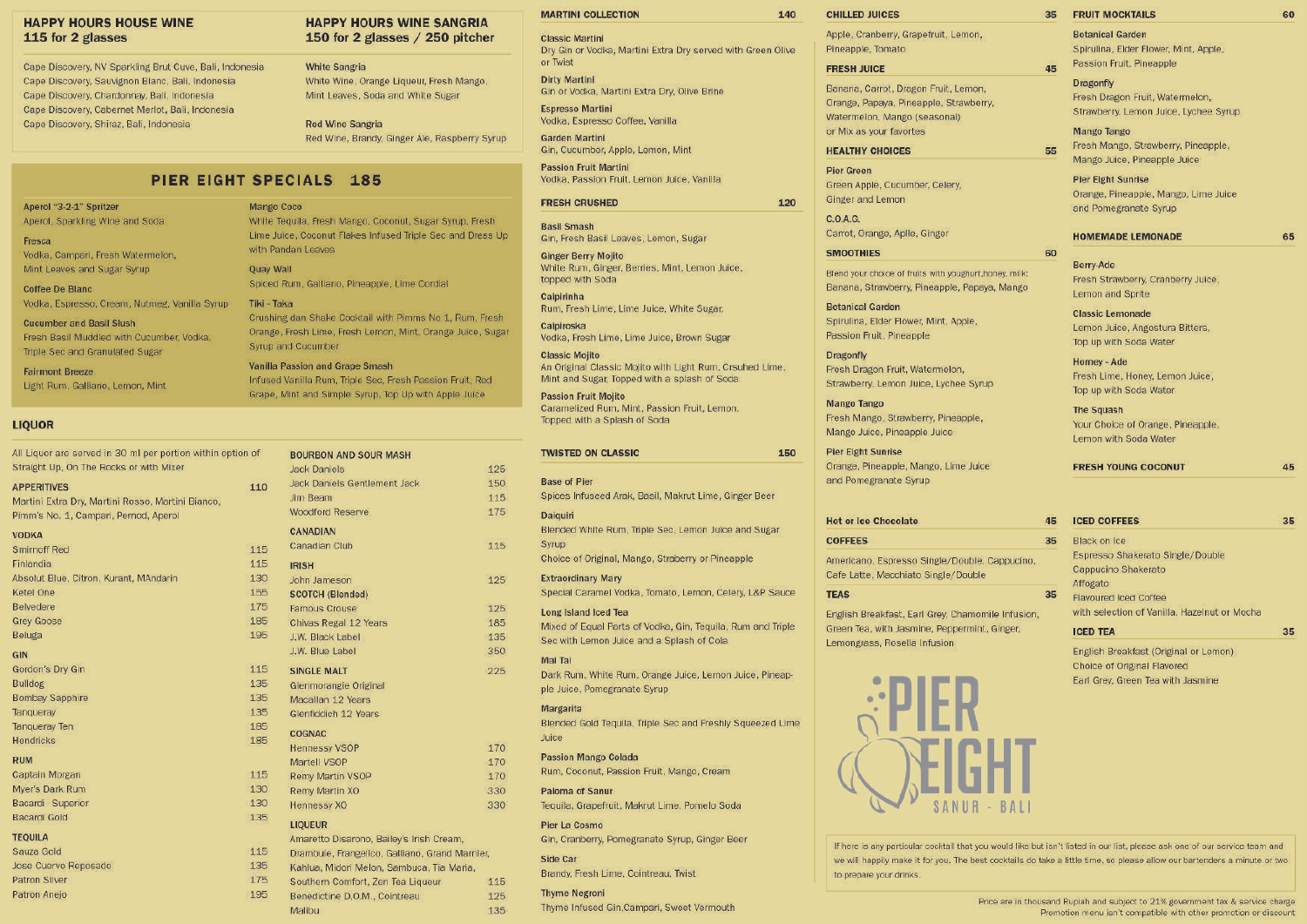



# **KIDS MENU**

# **FAVORITES 80**

**Chicken Nuggets, Steamed Vegetable, Fries Kids Beef Burger**, Tomato, Lettuce, Cheese **Fish Finger**, Steamed Vegetable, Fries **Kids Hot Dog**, Chicken Sausage, Fries **Kids Nasi Goreng**, Chicken, Mixed Vegetable, Fried Egg GF **Kids Mie Goreng**, Egg Noodle, Chicken, Mixed Vegetable **Kids Spaghetti Bolognaise Kids Spaghetti** with Tomato Sauce V

# **PUREE 50**

Pumpkin & Sweet Potato Puree V Banana & Strawberry Puree V

# **DESSERT 60**

Chocolate Brownie Ice Cream Fruit Cup

GF Gluten Free, N Nut, S Seafood, V Vegetarian

Prices are in thousand rupiah and subject to 21% government tax and service charge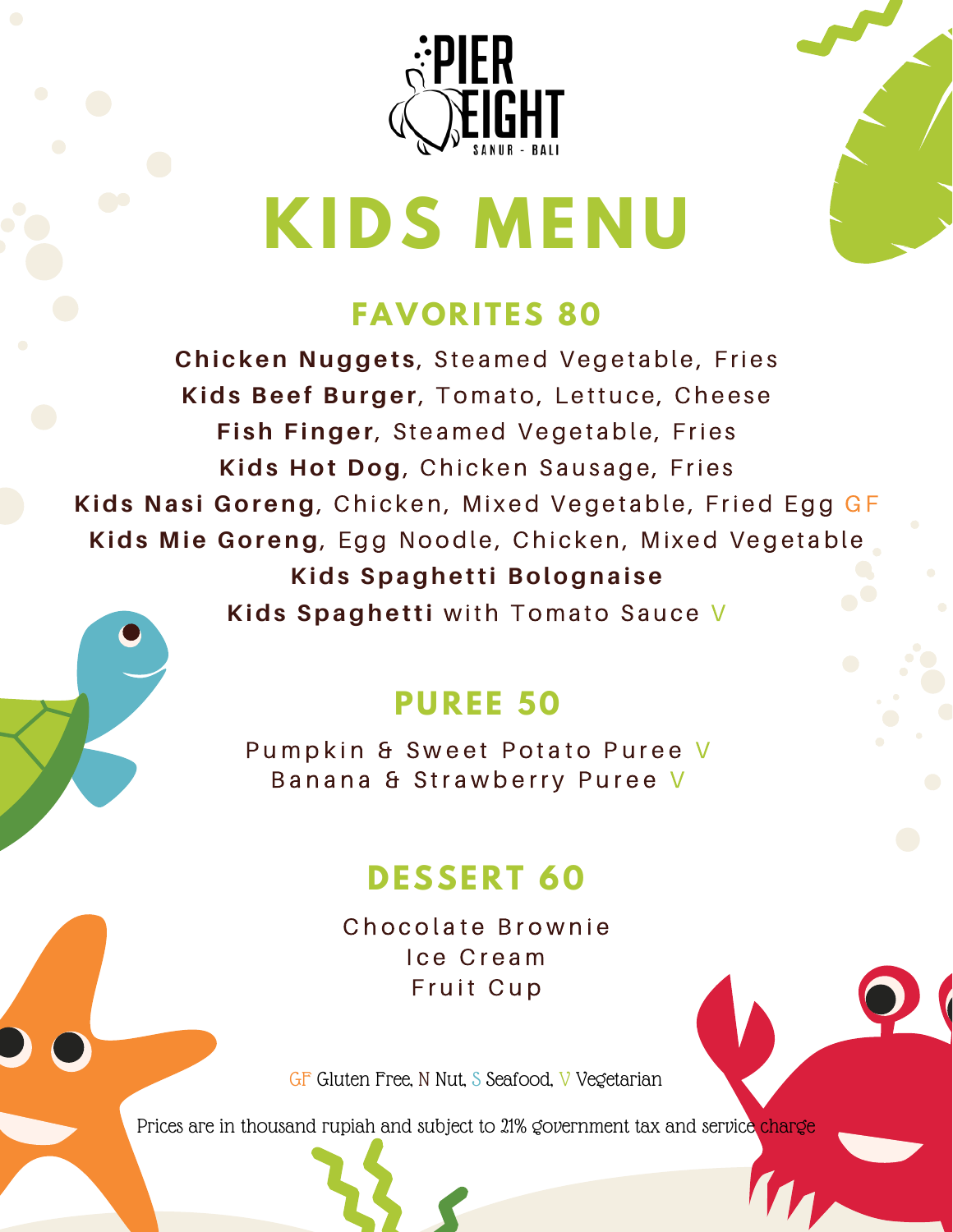# WINE LIST **C O L L E C T I O N S**

# **S P A R K L I N G W I N E**

| Tunjung Sparkling Brut, Bali, Indonesia               | 650 |
|-------------------------------------------------------|-----|
| Lindeman's Bin 25 Brut Cuvée, South Eastern Australia | 650 |
| Naked Range Sparkling Brut, Victoria, Australia       | 800 |

# **C H A M P A G N E**

| Lanson Black Label Brut          | 1.950 |
|----------------------------------|-------|
| Duval Leroy Brut                 | 2,350 |
| Piper Heidsieck Brut             | 2,500 |
| Moët & Chandon Brut Impérial     | 3,250 |
| Veuve Clicquot Yellow Label Brut | 3,750 |
| Billecart Salmon Brut Rose       | 3,850 |
| 2004 Dom Pérignon                | 8,750 |
|                                  |       |

# **R O S E W I N E**

| Gerard Bertrand Gris Blanc Rose, Languedoc, France | 900   |
|----------------------------------------------------|-------|
| Domaine de Tamary Rose, Côtes de Provence, France  | 1.100 |

# **H O U S E W I N E ( B O T T L E | G L A S S )**

| Cape Discovery Brut Cuvée NV, Bali, Indonesia, Sparkling Wine           | 550   115 |
|-------------------------------------------------------------------------|-----------|
| Two Islands Sparkling Chardonnay, Bali, Indonesia, Sparkling Wine       | 550   115 |
| Domaine Chandon Sparkling Brut, Yarra Valley, Australia, Sparkling Wine | 850   185 |
| Two Islands Rosé, Bali, Indonesia, Rose Wine                            | 550   115 |
| Two Islands Reserve Chardonnay, Bali, Indonesia, White Wine             | 650   140 |
| Cape Discovery Sauvignon Blanc, Bali, Indonesia, White Wine             | 475   100 |
| Ohau Woven Stone Sauvignon Blanc, Kapiti Coast, New Zealand, White Wine | 590   130 |
| Andrew Peace "Masterpeace" Chardonnay, Victoria, Australia, White Wine  | 625   140 |
| Two Islands Reserve Cabernet Sauvignon, Bali, Indonesia, Red Wine       | 650   140 |
| Cape Discovery Cabernet Merlot, Bali, Indonesia, Red Wine               | 475   100 |
| Ventisquero Clásico Cabernet Sauvignon, Central Valle, Chile, Red Wine  | 575   125 |
| Andrew Peace "Masterpeace" Shiraz, Victoria, Australia, Red Wine        | 625   140 |
|                                                                         |           |